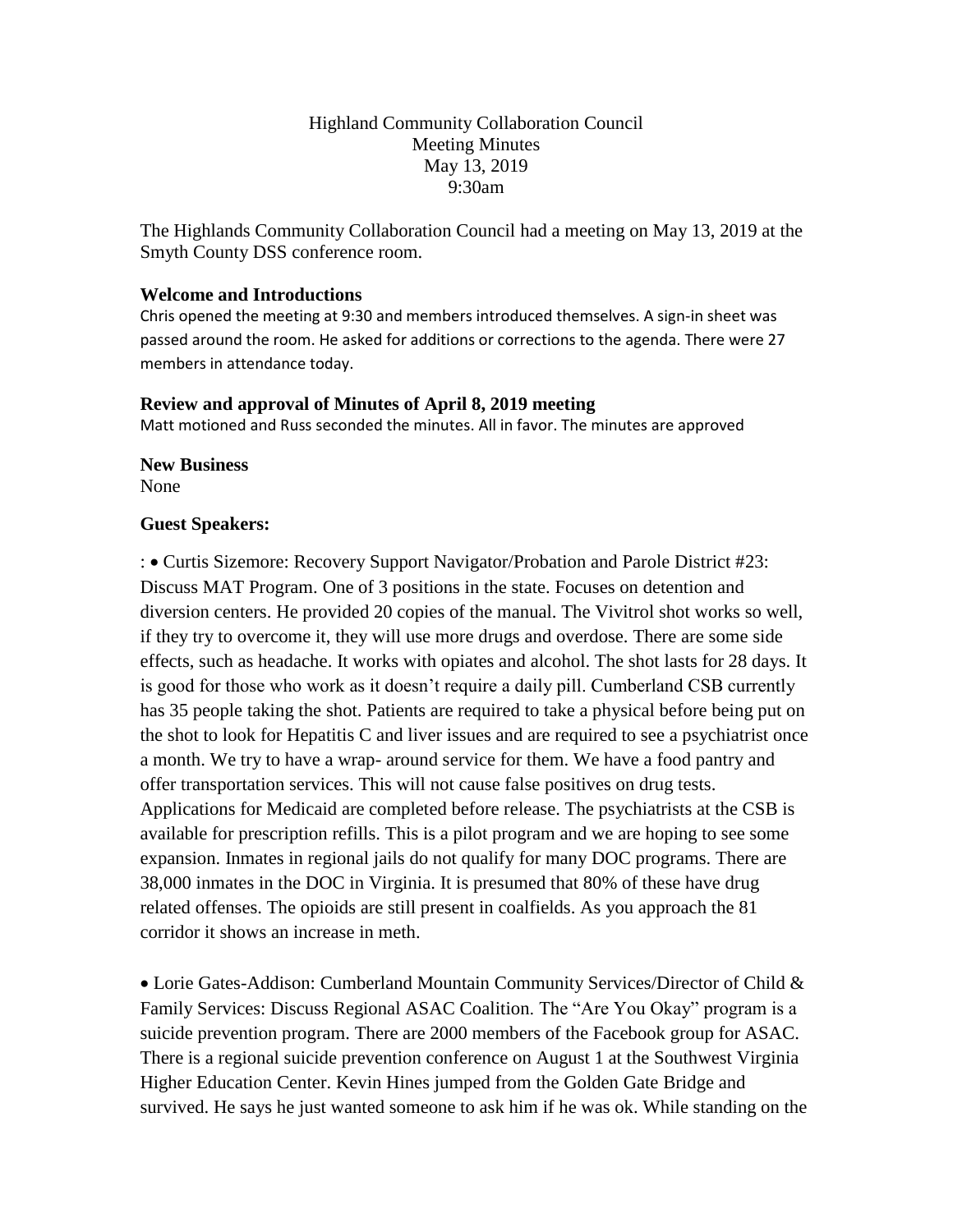ledge, a lady walked up to him. Instead of helping, she asked him to take selfies with her. He took five and then jumped. What we know about risk is that upon release from treatment they are in the riskiest situation. How many days do we have to get someone in for medication appointment after release? 7 days. Zero Suicide has 8 risk factors. Care and transition is one component. The research tells us that 68% of those who leave treatment make an additional attempt at suicide. The Bristol Crisis Center is one of 1 prevention centers in Virginia. It has been in existence for 40 years. There is a training manual for the Care and Transition program. It is a free program in Southwest Virginia. It is different than the on call system. If someone is being prescreened, we want to make sure that they get to where they need to be. Business cards were distributed to the group. There is a referral form and a release upon request. These are faxed to James Almarode. He makes the call to the person the next day.

#### **June 2019 Council Presentations: Suggestions?**

Carly Bundy with Mindfulness and Nick Brown with the Recovery Court.

**Sub-Committee Reports** None

**Re-entry Updates** None

## **Local Coalition Updates**

#### **Sub-Committee Reports:**

*Housing Committee/ Service Integration Committee/ Grants/Finance Committee* (Matt, Emma, Andy, Felisha, Andy and Linda) None

*Employment Committee:* (Jimmy with DARS, Mike with VEC) None

*Mentoring Committee/ Substance Abuse Committee:* (Ruth, Teresa, Chris, Chuck) None *Public Relations Committee:* (Kim, Manuel) None *Executive Committee:* (Chris, Kim, Felisha and Chris). None

#### **Questions/Concerns/Comments/Announcements:**